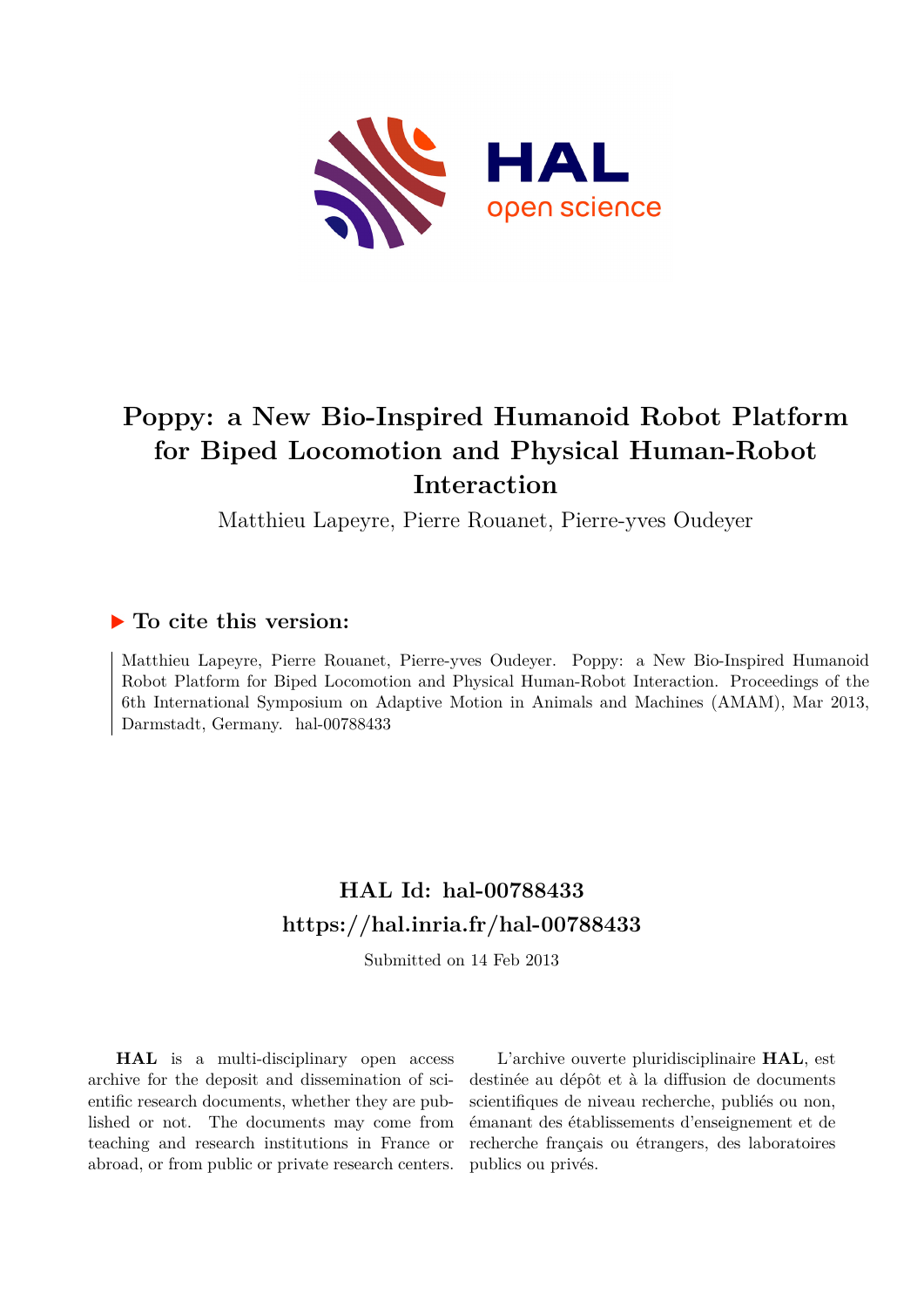## Poppy: a New Bio-Inspired Humanoid Robot Platform for Biped Locomotion and Physical Human-Robot Interaction

Matthieu Lapeyre, Pierre Rouanet and Pierre Yves Oudeyer Flowers Team, INRIA Bordeaux Sud Ouest, France *matthieu.lapeyre@inria.fr*

#### 1 Introduction

Humanoid robots are predicted to play a key role in our everyday lives in the future. Yet, several challenges need to be addressed before this becomes a reality. In particular, biped robots need to be able to locomote robustly in human environments, which includes the ability to keep stability when unpredictable physical contact with humans happens. At the same time, these robots need to be capable of rich and safe social and physical interaction with humans, and to adapt to the behaviour and preferences of each particular user.

We should not only try to solve these challenges through artificial cognitive intelligence but also through body intelligence [1]. On one hand, a way to permit robots to adapt their behaviors to unknown environments is to provide them with learning algorithms based on social guidance [2], or on autonomous self-exploration mechanisms [3, 4]. On the other hand, a part of the computation needed for such adaptation could also be done through the intrinsic mechanics and electronics of the robot, thus providing effective and hyper-responsive reactions while simplifying the algorithms of the different behaviors. Actually, body intelligence, realizing morphological computation, has been argued to facilitate and guide considerably the learning and development of sensorimotor skills [5].

No current platform (Nao [6], Darwin Op [7], Nimbro Op [8], HRP-2, ...) does offer both a bio-inspired morphology optimized for both walking and human physical interaction capability (safe, compliant, playful). To address these challenges, while exploring further approaches to the one elaborated for the Acroban robot [9], we have designed a new bio-inspired humanoid robotic platform, called Poppy, which provides some of the software and hardware features needed to explore physical and social interaction together with biped locomotion for personal robots. It presents the following main features:

- Design inspired from the study of the anatomy of the human body and its bio-mechanic, with an emphasis on leg structure;
- Dynamic and reactive: we try to keep the weight of the robot as low as possible (optimized geometry of the pieces and smaller motors);
- Human interaction: screen for communication and compliant physical interaction;
- Practical platform: low cost, ease of use and easy to reproduce through rapid prototyping techniques;

#### 2 Poppy

Poppy (Figure 1) is a humanoid robot, 84cm tall, and 3 kg. It has a large sensorimotor space including 25 Robotix motors (including MX-28 permitting dynamic compliance control), force sensors under its feet and some extra sensors in the head: 2 HD-wide angle-cameras, a stereo-micro and an inertial central unit (IMU 9DoF) plus a large LCD Screen (4 inch) for visual communication (e.g. emotions, instructions or debug).

The poppy morphology is designed based on important aspects of the actual human body. This inspiration is expressed in the whole structure (e.g. the limb proportions) and in particular in the trunk and legs. The weight of all limbs has been minimized thanks to sophisticated girder like design, which was made possible by the use of 3D printing techniques (all limbs were 3D printed).

Poppy uses the bio-inspired trunk system introduced by Acroban[9]. These five motors allow it to reproduce the main DOFs of the human spine [10]. This feature allows the integration of more natural and fluid motion while improving the user experience during physical interactions. In addition, the spine plays a fundamental role in bipedal walking and postural balance by actively participating in the balancing of the robot.

The legs were designed to increase the stability and agility of the robot during the biped walking by combining bio-inspired, semi-passive, lightweight and mechanicalcomputation features.The architecture of the hips and thighs of Poppy uses biomechanical principles existing in humans. The human femur is actually slightly bent at an angle of about 6 degrees. In addition, the implantation of the femoral head in the hip is on the side. This results in a reduction of the lateral hip movement needed to move the center of gravity from one foot to another and a decrease in the lateral falling speed. In the case of Poppy, the inclination of its thighs by an angle of 6 degrees causes a gain of performance of more than 30% for the two above mentioned points. Another example is Poppy's feet. Poppy has the particularity of